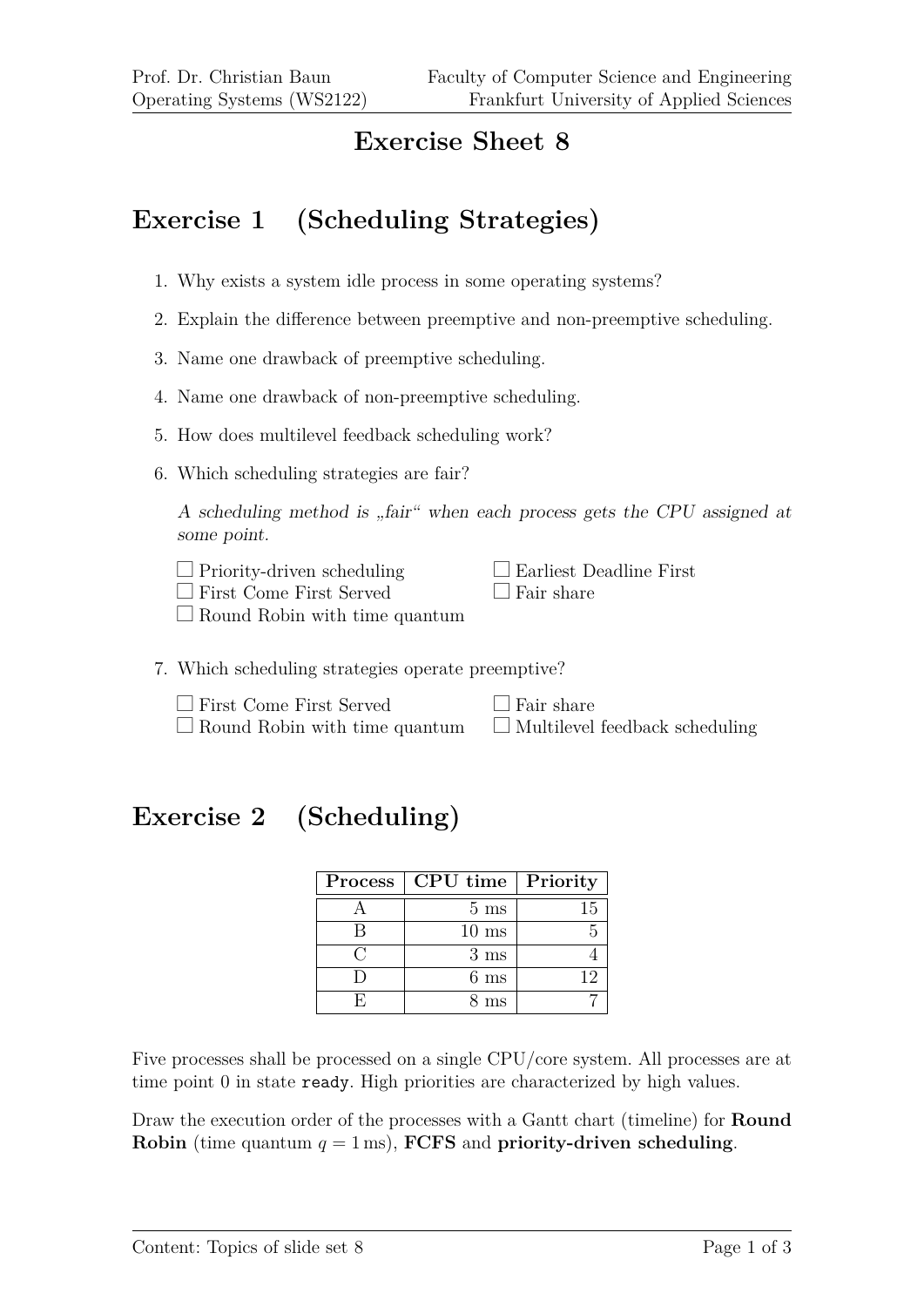The Priority column in the table is only relevant for the priority-driven scheduling and not for Round Robin or FCFS.

Calculate the average runtimes and average waiting times of the processes.



The CPU time is the time that the process needs to access the CPU to complete its execution.

Runtime  $=$  , lifetime"  $=$  time period between the creation and the termination of a  $process = (CPU time + waiting time).$ 

| Runtime                    |  |  |  |
|----------------------------|--|--|--|
|                            |  |  |  |
| H'( )H')                   |  |  |  |
| Priority-driven scheduling |  |  |  |

Waiting time  $=$  time of a process being in state ready.

Waiting time = runtime - CPU time.

| Waiting time               |  |  |  |
|----------------------------|--|--|--|
|                            |  |  |  |
| FCFS                       |  |  |  |
| Priority-driven scheduling |  |  |  |

## **Exercise 3 (Shell Scripts)**

1. Program a shell script, which requests the user to select one of the four basic arithmetic operations. After selecting a basic arithmetic operation, the user is requested to enter two operands. Both operands are combined with each other via the previously selected basic arithmetic operation and the result is printed out in the following form: